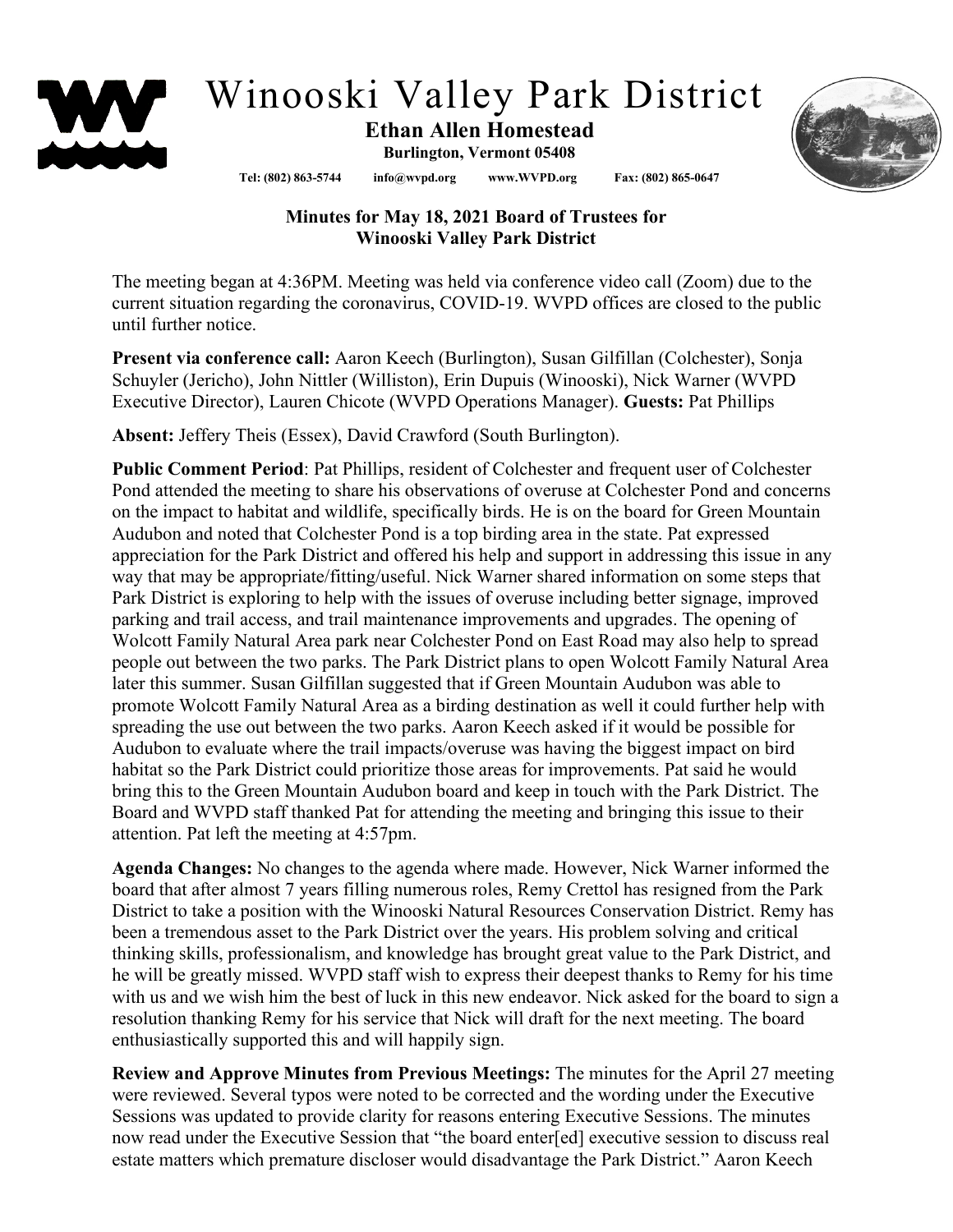motioned to approve the minutes with the noted corrections and additional language to the Executive Sessions, seconded by Erin Dupuis. Minutes were accepted unanimously.

**Review and Approve Financial Reports:** The financial report for FY21 through the month of April 2021 was presented to the Board, showing a net income of \$40,123.58. The budget continues to remain on track for this time in the fiscal year, despite the unanticipated spending for COVID related matters. The budget still reflects overspending in several lines as reimbursements have not been received yet. Susan Gilfillan asked if a summary of the estimated year end projections and estimate of what is expected in reimbursements could be presented at the next meeting. Lauren Chicote will prepare that information to be presented to the Board at the June meeting.

WVPD staff continue to seek grants to support projects as well as for COVID related financial support. The financial reports were accepted unanimously.

The Treasurers report for April 2021 for the Ethan Allen Homestead Museum was not available at the time of the meeting.

**Discuss/approve Derway Cove Draft Conservation Easement Draft:** The edits/comments the Board discussed at the April meeting have been summited to Lake Champlain Land Trust (project partner and easement holder) to be reviewed by their lawyer, and the Park District is awaiting comments and an updated draft to be shared. Nick Warner expects to have an update draft by the June meeting. Discussion was tabled to the June meeting in anticipation of receiving updated draft to review.

**Update and Discussion on Current/Future Operations Budget:** Nick Warner informed the board that the Park District plans to ask its member towns for an increase in annual funding in the FY23. With a growing portfolio of assets of new parks and land along with increased use of parks since the pandemic, and increased cost of materials, the Park District budget will need to grow to be able to continue to provide the level of maintenance and manage needed for its assets. The Board strongly encouraged working with town leadership now to prepare and plan for the increased financial support that will be asked. Collecting statistics and data along with public comment on increased use could help support the Park District's increase ask.

**Updates on Federal Funding 'Asks':** With the return of federal earmarks, the Park District is submitting two requests through Senator Patrick Leahy's office – one for the Vermont Indigenous Heritage Center at the Ethan Allen Homestead and one for the Park District capital assets improvements. If awarded, project management and financial assistance to help with the single audit process will be built into the budget. Aaron Keech asked about the timeline for spending if received. Nick Warner answered that it would depend on the agency the money is received through, but typical timelines are about 3 years.

**Executive Session:** Susan Gilfillan motioned for the board to enter executive session to discuss real estate matters which premature disclosure would disadvantage the Park District, seconded by Aaron Keech/John Nittler. The board unanimously entered executive session at 5:53PM. The board left executive session at 6:12PM with a motion from John Nittler, seconded by Aaron Keech/Erin Dupuis.

**Other business:** John Nittler informed the board that he will be stepping down from the board and the June meeting will be his last meeting, as he is retiring and moving out of state. He expressed his gratitude and appreciation for all that WVPD does for the region, and for the opportunity to serve on the board the past two years. The board and WVPD staff thanked John and expressed their gratitude and appreciation for his service to the Park District during his time on the board.